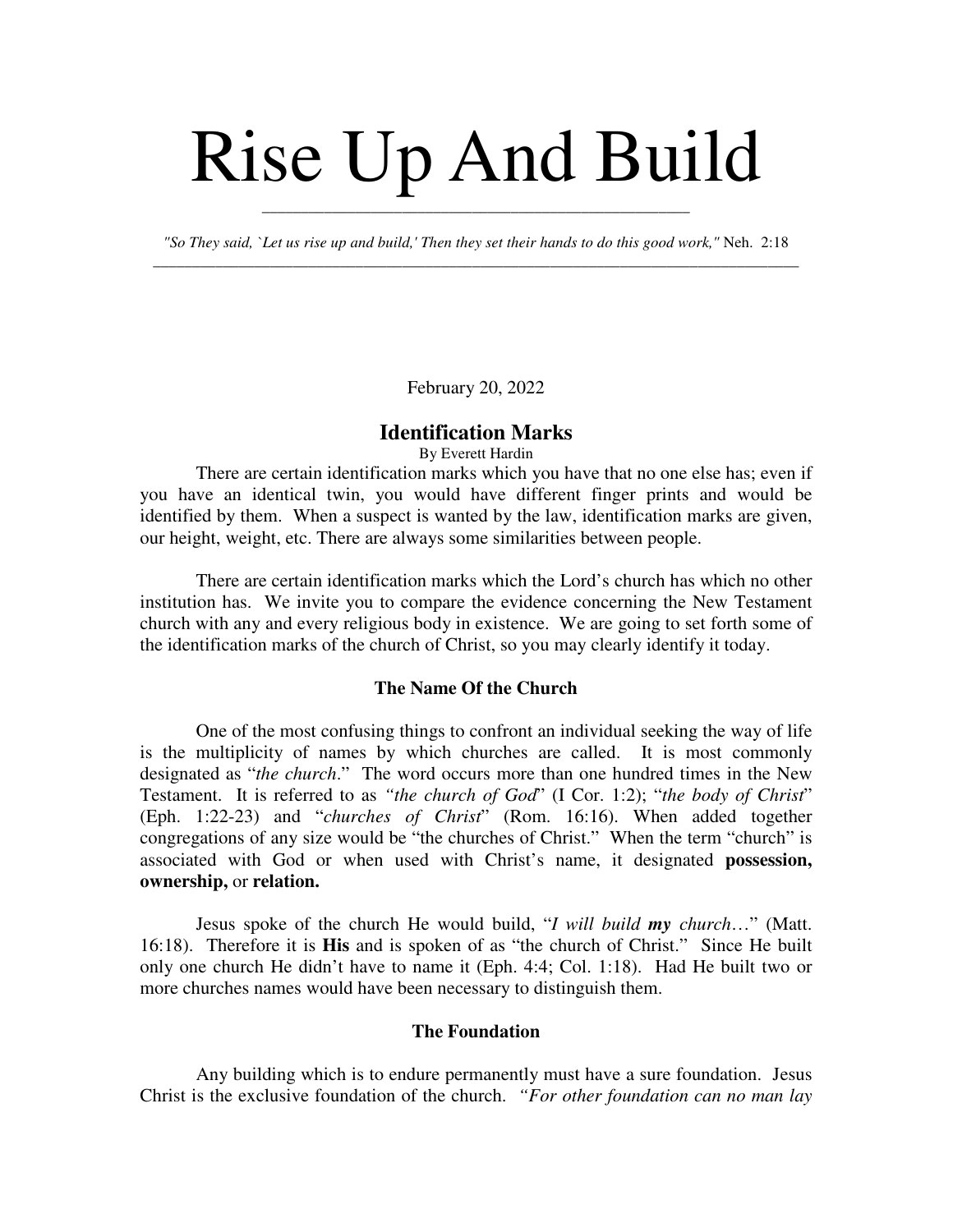*than that is laid, which is Jesus Christ"* (I Cor. 3:11). With only a matter of months before He should be crucified, Jesus asked His disciples who men said that He was. They repeated the various answers they had heard, and He asked them directly "*But who say ye that I am?"* To His question Simon Peter answered, "*Thou art the Christ, the Son of the living God*." Jesus answered, *"upon this rock I will build My church"* (Matt. 16:18). Christ's deity is the foundation of the church as affirmed in this passage. Isaiah said, "*Behold I lay in Zion for a foundation a stone, a tried stone, a precious corner stone, a sure foundation, he that believeth shall not make haste*" (Isa. 28:16).

#### **It Had A Specific Form of Government**

There was no organization larger, smaller, or different from the local congregation (Phil. 1:1; Rom. 16:16). In the New Testament several local churches were found in a given area (Gal.1:2; I Cor. 16:1,2). Each local church was an established unit for functioning and complete to do what God wanted done. All congregations had the same gospel, savior, head, and mission. Each congregation was independent to direct its own work under the oversight of its elders. The church in Rome or Jerusalem had no authority over the churches in other areas. There was no societies, state, home, or foreign. Churches do not send delegates to "annual conventions" to deliberate, vote to impose rules, decisions, and obligations upon the church.

#### **Each Mature Congregation Had Elders**

Each local congregation had elders. Elders were the spiritual overseers of the local congregation in the first century. Each congregation was to have a plurality of elders, never just one elder (Tit. 1:5; Acts 14:23; Acts 20:28; Phil. 1:1). Their qualifications are listed in I Timothy chapter three, and Titus chapter one. These men were known as elders or presbyters (Acts 14:23; 20:17; I Tim. 4:14). This suggests maturity as a Christian. They were not new converts. They were also known as overseers (Acts 20:28). Finally, they were known as pastors or shepherds (Eph 4:11). This sets them apart as shepherds of the flock, but under the Chief Shepherd Who is Christ (I Pet. 5:1-4).

### **A Specific Form Of Worship**

Christians in the first century worshipped God "*in spirit and in truth*" (John 4:23- 24). They "*came together*" every first day of the week (the day we call Sunday) to accomplish this very thing (Acts 2:42; 20:7; I Cor. 16:1-2; Heb.10:24-25). When the church assembled together they engaged in five acts of worship: (1) They partook of the Lord's Supper every first day of the week (Acts 2:42; 20:7; I Cor. 11:23-29). (2) On the same day they gave a free-will offering as they prospered (I Cor 16:1,2). (3) There was congregational singing by all members — mechanical instruments of music were not used in worship (Eph. 5:19; Col. 3:16) (4) They engaged in prayer (Acts 2:42; I Thess. 5:17; I Tim. 2:1-3). (5) And they were instructed from God's word by preaching, teaching, and reading.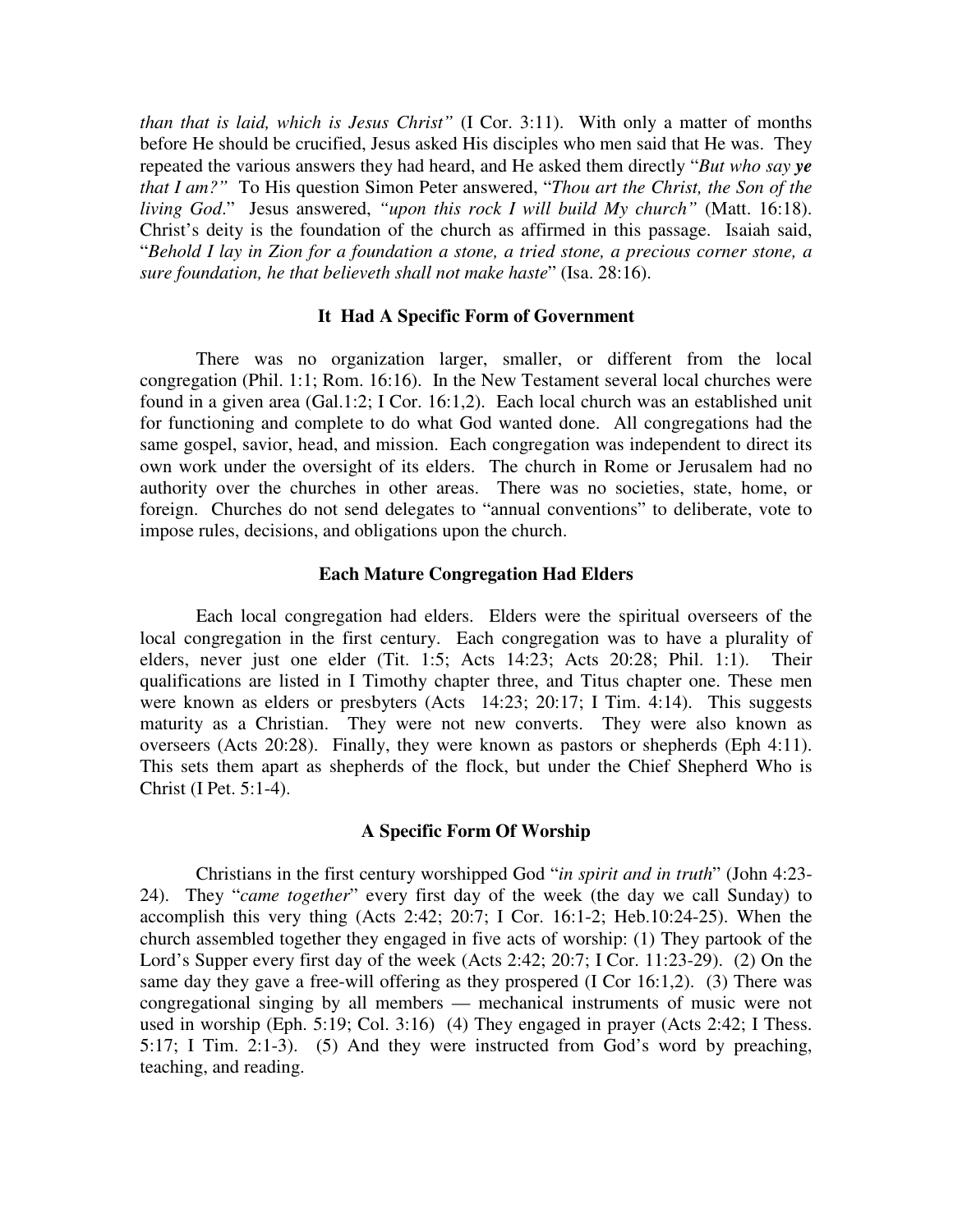#### **The Doctrine Of The Church**

Only the doctrine (teaching of Christ) was taught (2 John 9-10; Gal. 1:6-11; I Tim. 3:16-17). There are many godless individuals and groups because they have gone *"beyond the doctrine of Christ"* (2 John 9-10). The doctrine of Christ is always in the singular. The word is in the plural when referring to man's teaching (Matt. 15:7-9. *"Whosoever transgresseth, and abideth not in the doctrine of Christ hath not God" (2)* John 9). There is a trend today in the church toward doctrinal weakness, a trend of refusing to stand for anything.

#### **Mission Of The Church**

The mission of the church was confined to a divine mission. What is the mission? (1) Preaching and supporting the truth (I Tim. 3:15; Phil. 4:15-16). (2) Edifying itself (Eph. 4:16). (3) Relief of its needy members (I Tim. 5:16; Acts 6). The work is to save souls and prepare people for eternity. It holds out to the impoverished the hope of going to heaven, It tells the tempted and persecuted that there is value in afflictions, and to rejoice. It tells all to live godly lives in whatever environment they find themselves. It seeks to change people through the power of the gospel (Rom. 1:16). Its weapons "*are not carnal, but mighty through God*" (2 Cor. 10:4). Its motivating theme: *"For what is a man profited, if he shall gain the whole world, and lose his own soul?"* (Matt. 16:26).

When churches become involved in social reform or recreation and entertainment, or when they build and operate schools for the education of their children, or when they see as one of the great mission to provide for the world's poverty, or when they feel obligated in politics, or civic affairs, they have a distorted view of the purpose of the church. There is no **Bible** authority for a local church to practice centralized control of funds from many churches under one eldership.

## **Terms Of Admission Into The Church**

Jesus Christ died for every man (Heb. 2:9). The Holy Spirit was sent by Him to the apostles that through them He might instruct and persuade men to obey the gospel. The terms are given in the Great Commission (Matt. 28:18-20; Mark 16:15-16; Luke 24:46-48). The people on Pentecost heard the sermon Peter preached (Acts 2:13-35). They believed in Jesus (Acts 2:36); they were told to repent and be baptized (Acts 2:38). Upon doing this they were "*added*" to the church by the Lord (Acts 2:47).

These are some of the identifying marks of the Lord's church. If the church of which you are a member does not have these marks, it is not the Lord's church. His church is all that He promised to save (Eph. 5:23). You must be a part of the church revealed in the Bible to be saved in this life and in eternity. Compare and study. Settle for nothing but **the truth**.

> **\*\*\*\*\* , and Give Me The Truth** By Bill Crews